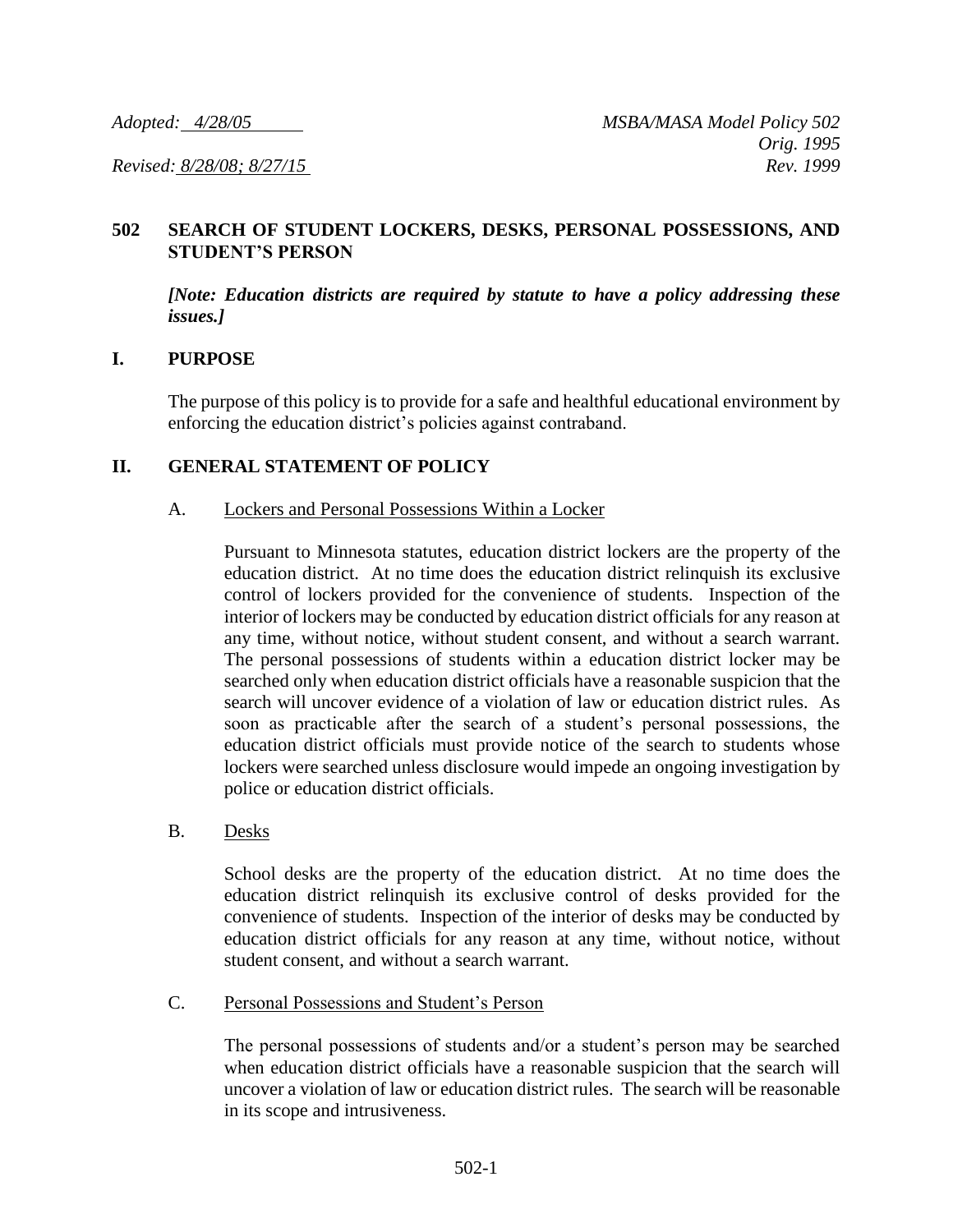D. A violation of this policy occurs when students use lockers and desks for unauthorized purposes or to store contraband. A violation occurs when students carry contraband on their person or in their personal possessions.

# **III. DEFINITIONS**

- A. "Contraband" means any unauthorized item possession of which is prohibited by education district policy and/or law. It includes, but is not limited to, weapons and "look-alikes," alcoholic beverages, controlled substances and "look-alikes," overdue books and other materials belonging to the education district, and stolen property.
- B. "Personal possessions" includes, but is not limited to, purses, backpacks, bookbags, packages, and clothing.
- C. "Reasonable suspicion" means that a education district official has grounds to believe that the search will result in evidence of a violation of education district policy, rules, and/or law. Reasonable suspicion may be based on a education district official's personal observation, a report from a student, parent or staff member, a student's suspicious behavior, a student's age and past history or record of conduct both in and out of the education district context, or other reliable sources of information.
- D. "Reasonable scope" means that the scope and/or intrusiveness of the search is reasonably related to the objectives of the search. Factors to consider in determining what is reasonable include the seriousness of the suspected infraction, the reliability of the information, the necessity of acting without delay, the existence of exigent circumstances necessitating an immediate search and further investigation (e.g., to prevent violence, serious and immediate risk of harm or destruction of evidence), and the age of the student.

# **IV. PROCEDURES**

- A. Education district officials may inspect the interiors of lockers and desks for any reason at any time, without notice, without student consent, and without a search warrant.
- B. Education district officials may inspect the personal possessions of a student and/or a student's person based on a reasonable suspicion that the search will uncover a violation of law or education district rules. A search of personal possessions of a student and/or a student's person will be reasonable in its scope and intrusiveness.
- C. As soon as practicable after a search of personal possessions within a locker pursuant to this policy, the education district officials must provide notice of the search to students whose possessions were searched unless disclosure would impede an ongoing investigation by police or education district officials.
- D. Whenever feasible, a search of a person shall be conducted in private by a